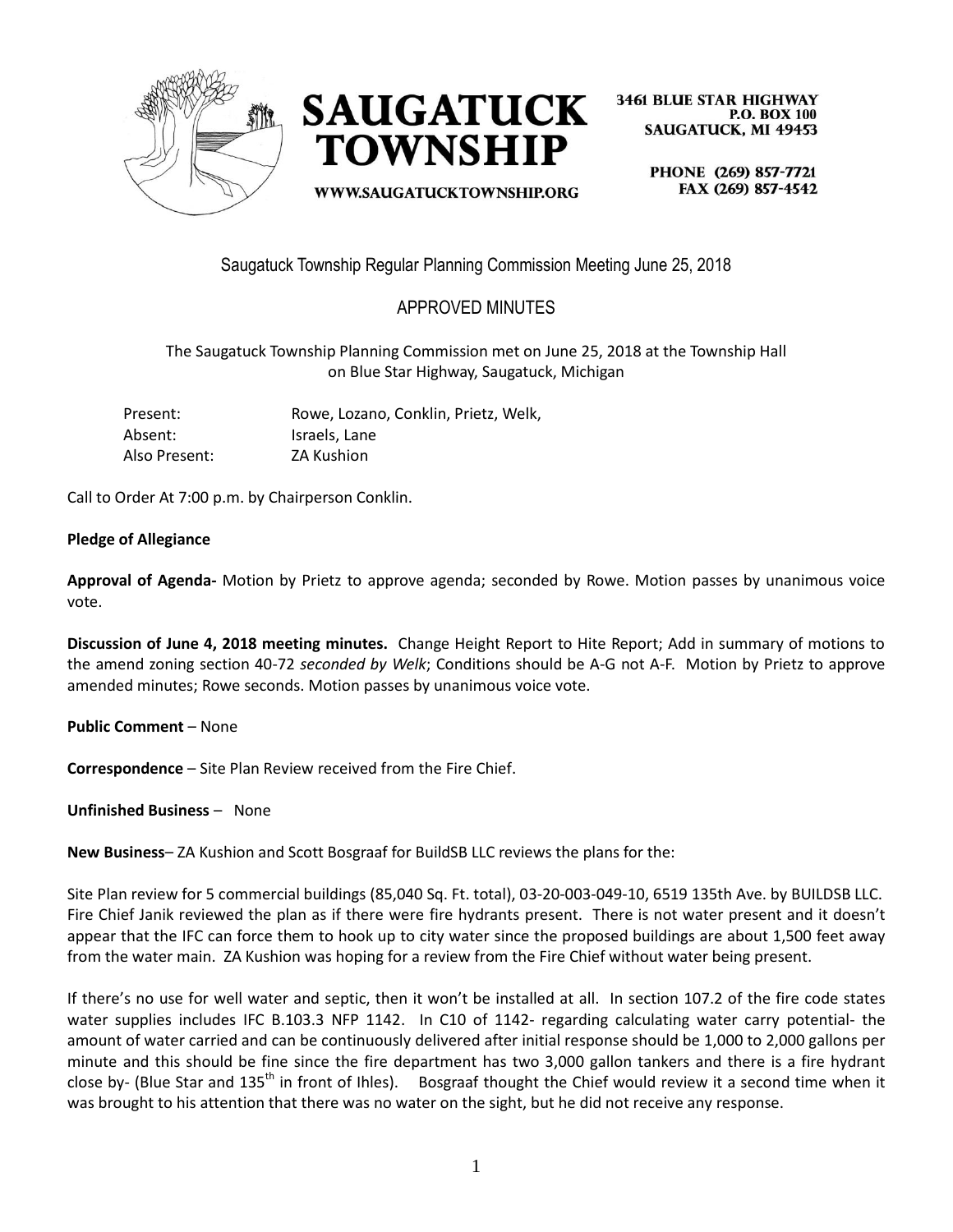# Saugatuck Township Regular Planning Commission Meeting June 25, 2018

### APPROVED MINUTES

Items to be completed: The site needs a private drive. It's close to a proposed well site and floor drains will need a pollution catch basin system installed. ZA Kushion needs a cut sheet of the outdoor lighting. Also, need to rework the Fire District Review. Individual tenant build outs are subject to ZA review to make sure there's adequate parking. Any new tenant would also need a review. Conklin asks what types of businesses are envision there? Bosgraaf replies Case Tractors parts are interested, wholesale depots, mechanical contractor or electrician. It's more of a wholesale low use low traffic storage/sales and service buildings, not retail. ZA Kushion thinks parking is adequate for the type of business he's proposing.

Bosgraaf went twice to Drain Commissioner and spoke to Michael Organ who resigned May 31, 2018. He cannot get approval from the Drain Commissioner when there isn't one. ZA Kushion is not overly concerned about the drains as building code covers this adequately. Mr. Bosgraaf also saw John Sharp at Allegan County Road Commission.

A discussion ensues on how to reword #4. It was decided to say: Zoning Administrator shall consult with the Saugatuck Township Fire District regarding permits on site prior to issuing a building permit. The IFC is still in effect for commercial and industrial. The Fire Chief has discretion on everything in the IFC and he can throttle back. With the given distance to the project, ZA doesn't see there's a legal way to force Bosgraaf to extend the water main.

Conklin wants to address getting a light at Bluestar and 135<sup>th</sup> and 65<sup>th</sup>. Blue Star is a county road, but we need a light or some *no passing zone* signs or perhaps to add some turn lanes. It's busy now, but once NorthShore is built, it's going to get even busier. ZA Kushion will speak to Sheridan and get the Road Commission in to discuss traffic flow alternatives.

Motion made by Rowe to approve the site plan with amended point #4- Saugatuck Zoning Administrator shall consult with the Saugatuck Township Fire District regarding permits on site prior to issuing a building permit; Seconded by Welk. Motion approved by unanimous voice vote.

### **Public Comment** – None

**Board Discussion-** Election of officers is at the next meeting. Conklin won't be present but asks Prietz to Chair. Also, there will be a site plan review for Bluestar in July. There's a new restaurant going in the little building by Roan & Black Art Gallery. It's associated with Virtue Cider and they want a patio in the back but they need more parking. They want to run a shuttle to the restaurant from the closed landscape place.

Marijuana isn't on July agenda and probably won't be until after November elections. Rowe states that Douglas is closest to adopting an ordinance for a provisioning center. Do we need two in the area for 5,000 people? Kushion confirms that if we do nothing, we are simply opting out. Let's wait and see if recreational passes in November.

What's happening with the old brass works building that's falling down on  $63<sup>rd</sup>$  street? It has no roof and it's dilapidated and contaminated. It needs to be torn down. Let's have Al look at it and if need, let's get it torn down.

### **Next Planning Commission Meeting- July 23, 2018 Township Hall at 7:00 p.m.**

Motion to adjourn by Lozano; Prietz Seconded. Motion passed by unanimous voice vote. **Meeting adjourned at 7:46 p.m.**

\_\_\_\_\_\_\_\_\_\_\_\_\_\_\_\_\_\_\_\_\_\_\_\_\_\_\_\_\_ Brenda Williams, Recording Secretary